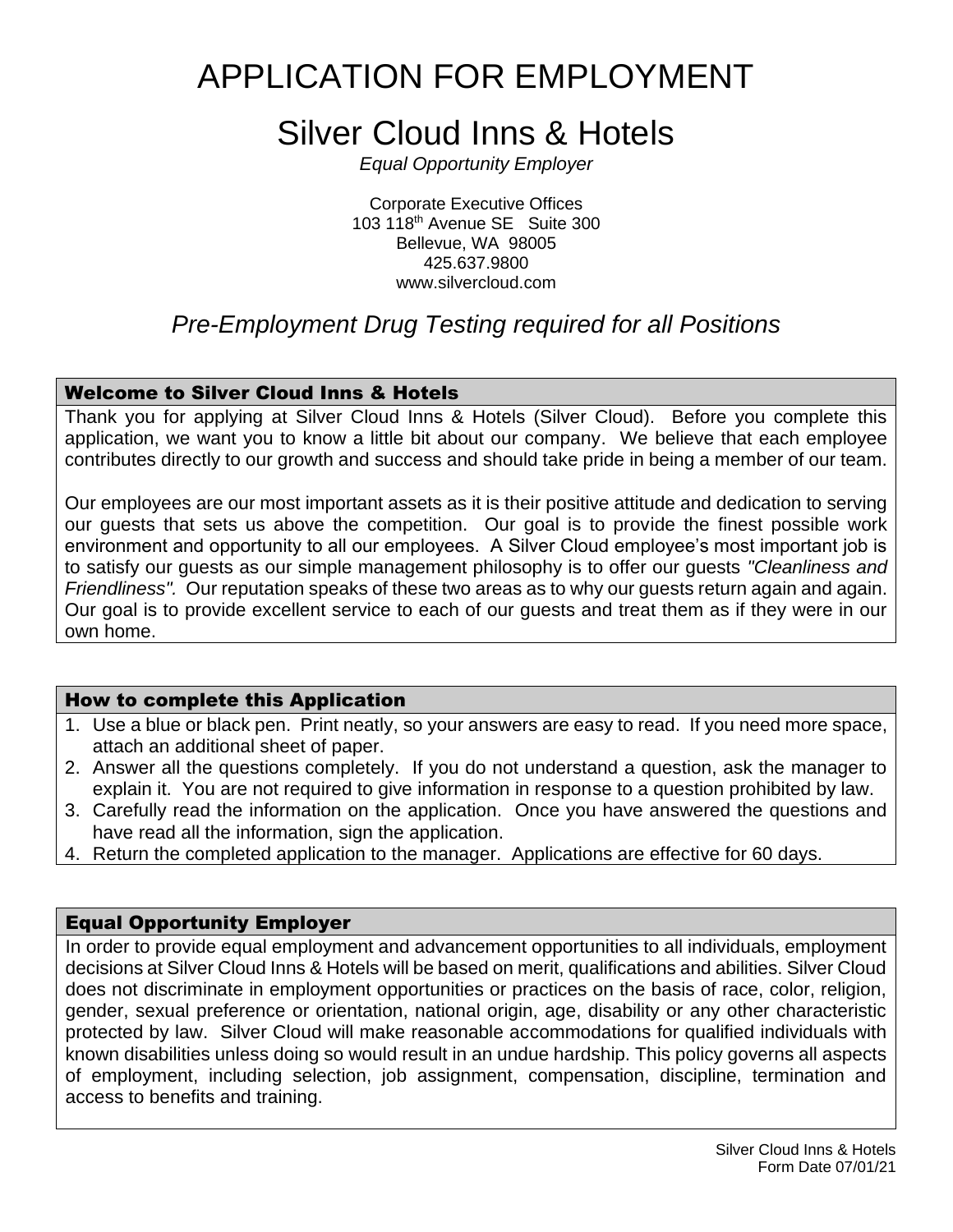| <b>Personal Information</b>                                                                                                               |                                                                                                                      |                                                         |
|-------------------------------------------------------------------------------------------------------------------------------------------|----------------------------------------------------------------------------------------------------------------------|---------------------------------------------------------|
| Full Name (First, Middle, Last)                                                                                                           |                                                                                                                      | e-mail address                                          |
| <b>Street Address</b>                                                                                                                     |                                                                                                                      | City, State, Zip                                        |
| Home Phone Number (ten digits)                                                                                                            | Work Phone Number (ten digits)                                                                                       | Cell Phone Number (ten digits)                          |
| Have you ever applied for, or worked for Silver<br>Cloud Inns before? If yes, when and where.<br>Yes No                                   |                                                                                                                      | Are you over the age of 18?<br>No.<br>Yes.              |
| If hired, can you submit verification of your<br>legal right to work in the U.S.?<br>Yes<br>No.                                           | Do you have adequate means of transportation<br>to get to work on time each day or on short<br>notice?<br>Yes<br>No. | Do you use any form of tobacco products?<br>Yes.<br>No. |
| Do you have any relatives employed by Silver<br>Cloud Inns & Hotels? If yes, what are their<br>names and relationships to you? Yes<br>No. |                                                                                                                      | How did you hear about us?                              |
| Have you ever been terminated (except for<br>reduction in force) or forced to resign? If yes,<br>Yes<br>please explain.<br>No.            |                                                                                                                      |                                                         |

| <b>Position Requested</b>                                       |                                                                 |                                                  |
|-----------------------------------------------------------------|-----------------------------------------------------------------|--------------------------------------------------|
| Position applied for                                            | Date you can begin work                                         | How many hours do you want to work each<br>week? |
| Shifts you can work                                             |                                                                 |                                                  |
| $1^{st}$ (7am to 3pm) _________ $2^{nd}$ (3pm to<br>11pm)       | $3rd$ (Audit - 11pm to 7am) _______                             | Other                                            |
| Can you work overtime when scheduled or<br>requested?<br>Yes No | Can you work weekends when scheduled or<br>requested?<br>Yes No | Salary expectation                               |

| <b>Education</b>   |             |                    |     |                |
|--------------------|-------------|--------------------|-----|----------------|
| Name               | City, State | Number of<br>Years | GPA | Degree/Diploma |
| <b>High School</b> |             |                    |     |                |
| College            |             |                    |     |                |
| Other              |             |                    |     |                |
| Other              |             |                    |     |                |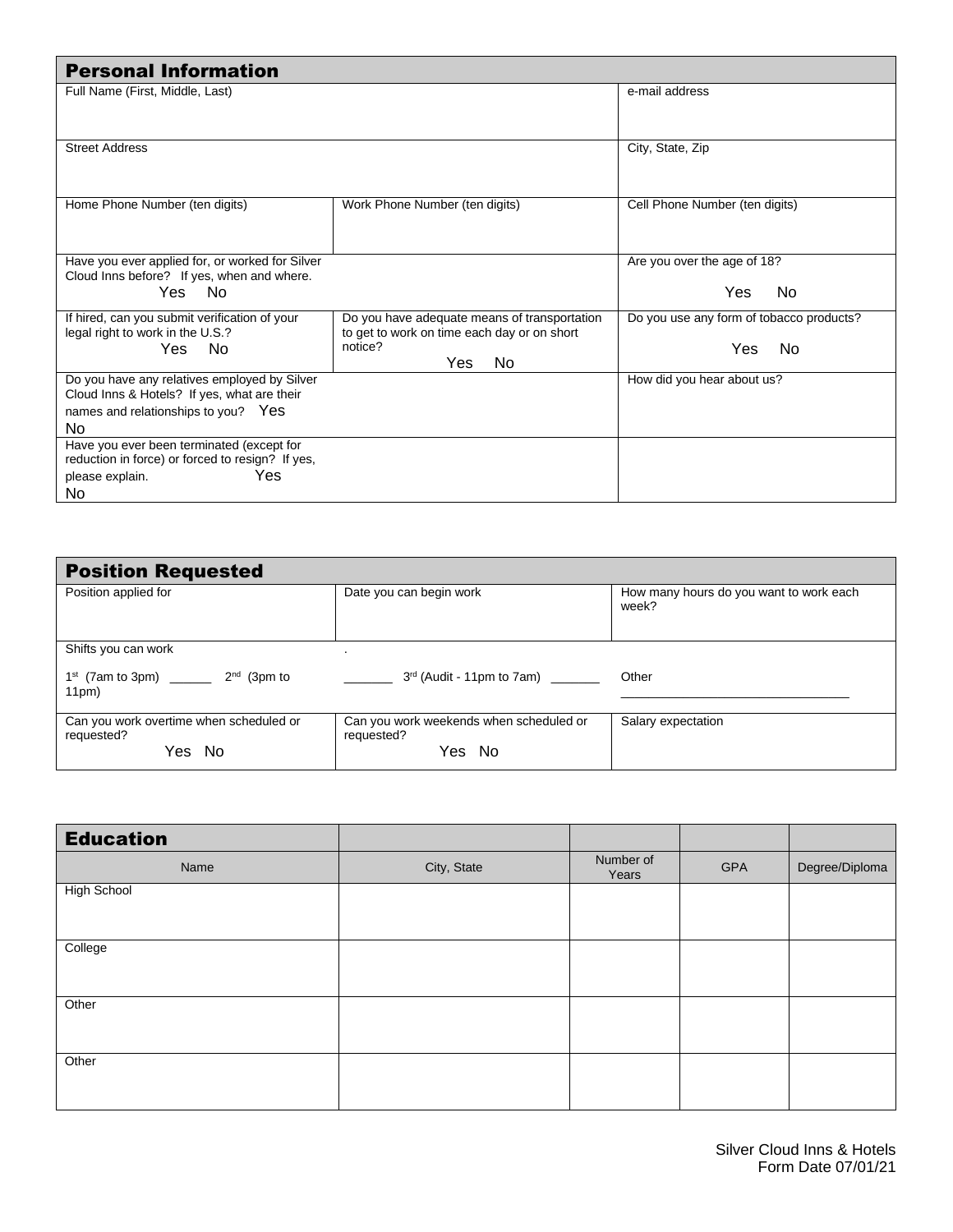| <b>Employment History</b>                    |                         |                    |
|----------------------------------------------|-------------------------|--------------------|
| Fill out for Current or most Recent Employer |                         |                    |
| Name                                         | Address                 | Dates Employed     |
| Position & Duties                            | Supervisor Name & Phone | Reason for leaving |
| <b>Previous Employer</b>                     |                         |                    |
| Name                                         | Address                 | Dates Employed     |
| Position & Duties                            | Supervisor Name & Phone | Reason for leaving |
| Previous Employer                            |                         |                    |
| Name                                         | Address                 | Dates Employed     |
| Position & Duties                            | Supervisor Name & Phone | Reason for leaving |
| <b>Previous Employer</b>                     |                         |                    |
| Name                                         | Address                 | Dates Employed     |
| Position & Duties                            | Supervisor Name & Phone | Reason for leaving |

| <b>References</b>   | List three school, work or personal references. | Do not list people who are related to you. |
|---------------------|-------------------------------------------------|--------------------------------------------|
| Reference 1         |                                                 |                                            |
| Name                | Phone                                           | How long have you known this person?       |
| Relationship to you | Type of reference and/or notes                  |                                            |
| Reference 2         |                                                 |                                            |
| Name                | Phone                                           | How long have you known this person?       |
| Relationship to you | Type of reference and/or notes                  |                                            |
| Reference 3         |                                                 |                                            |
| Name                | Phone                                           | How long have you known this person?       |
| Relationship to you | Type of reference and/or notes                  |                                            |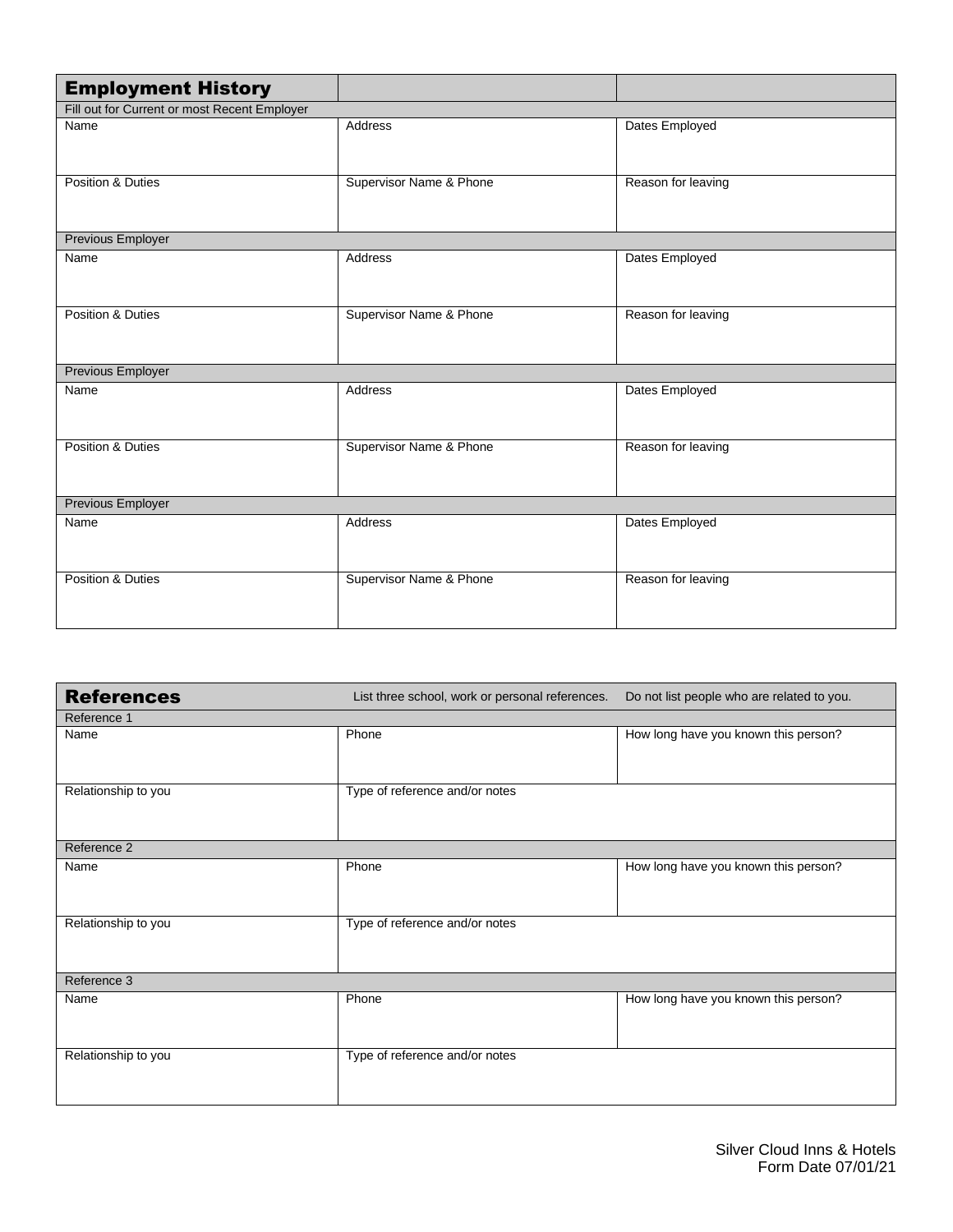| <b>Notes or Comments</b> |
|--------------------------|
|--------------------------|

#### Applicant's Statements

READ THE FOLLOWING STATEMENTS CAREFULLY BEFORE SIGNING THIS APPLICATION. ONLY APPLICATIONS THAT ARE SIGNED AND DATED ARE CONSIDERED VALID.

- 1. The information I am presenting in this application is complete, true and correct to the best of my knowledge. I understand that any falsification, misrepresentation, or omission could result in the denial of my application, withdrawal of any offer of employment, or immediate discharge at any time.
- 2. I authorize Silver Cloud Inns & Hotels and its representatives to conduct investigations of my prior employment history, education, criminal offense information and references to obtain additional information related to the information given by me in this application. I hereby request, release and consent to the release and disclosure of such information. I further release and hold harmless Silver Cloud Inns & Hotels, their officers, employees and agents against any liability that might result from any such investigations.
- 3. I understand that Silver Cloud Inns & Hotels promotes a drug-free working environment and that any offer of employment is conditioned upon me undergoing and passing a pre-employment drug test, subject to applicable federal, state, and local laws
- 4. I understand and agree that if I am offered employment by Silver Cloud Inns & Hotels, my employment will be for no definite term. Employment at Silver Cloud Inns & Hotels is at-will, which means that either I or Silver Cloud Inns & Hotels will have the right to terminate the employment relationship at any time, with or without cause, and with or without notice. I also understand that no representative or agent of Silver Cloud Inns & Hotels, other then the Chief Executive Officer, and then only in writing, has any authority to alter this status or enter into any agreement of employment.
- 5. If offered employment, I agree to conform to the rules and regulations of Silver Cloud Inns & Hotels.

| Applicant's Signature | Date |
|-----------------------|------|
|                       |      |
|                       |      |
|                       |      |
|                       |      |

| <b>Preparer and/or Translator Certification</b> (to be signed if application is prepared by a person other than the<br>employee) |                                                                                                                           |
|----------------------------------------------------------------------------------------------------------------------------------|---------------------------------------------------------------------------------------------------------------------------|
| knowledge that the information presented is true and correct.                                                                    | I attest, under penalty of perjury, that I have assisted in the completion of this application and that to the best of my |
| Preparer's /Translator's Signature                                                                                               | Date                                                                                                                      |